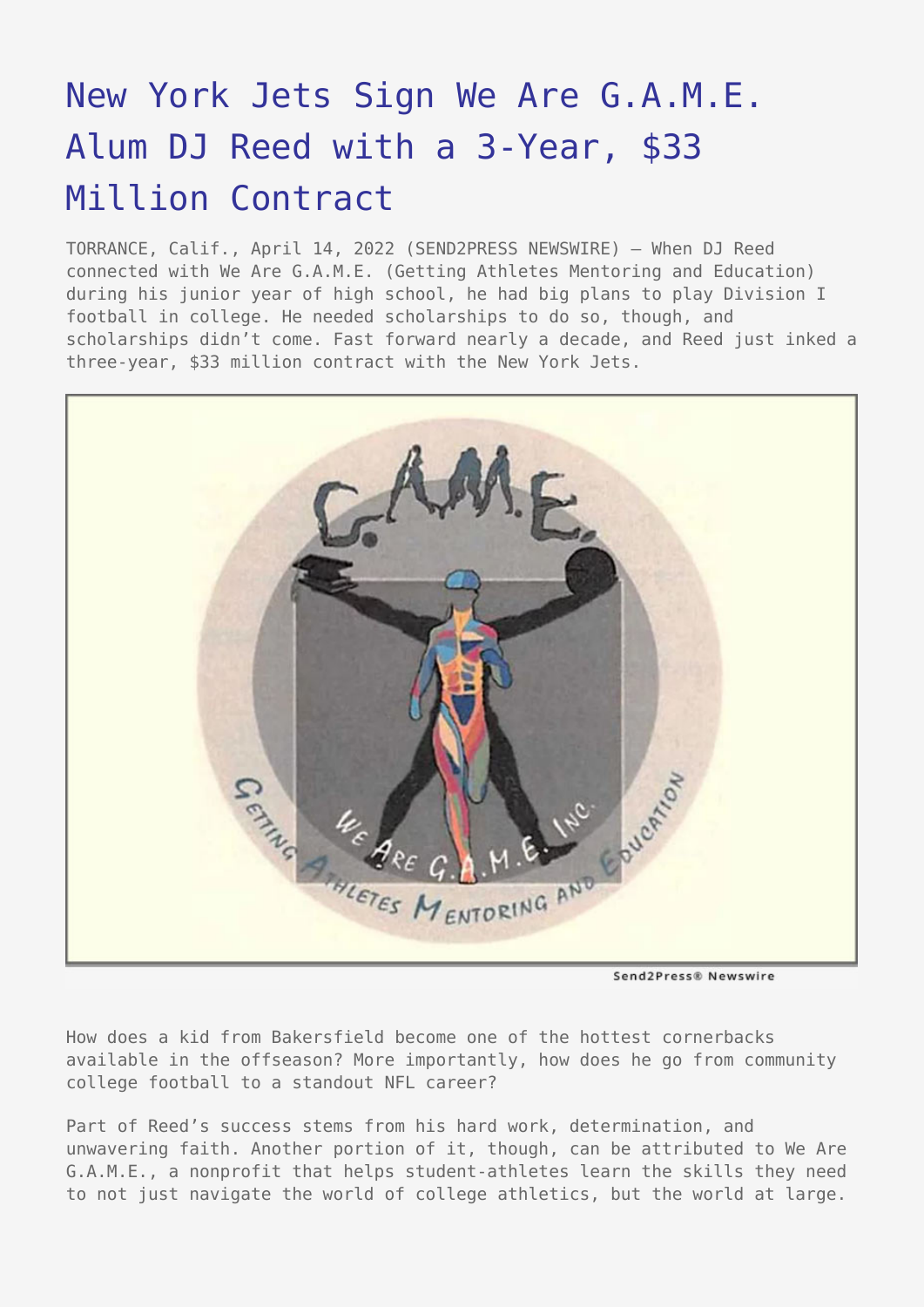When Reed connected with We Are G.A.M.E. in high school, his mentors placed a heavy emphasis on education. They encouraged him to apply to a variety of colleges as a backup plan if football didn't provide the path he wanted. As it turned out, the scholarship offers Reed needed to play higher-level college football didn't materialize. Fortunately, he had applied and was accepted — with a small academic scholarship — to Fresno State.

There, Reed started his collegiate academic and football careers. At Fresno State, he didn't get much playing time, but he moved to Cerritos College and had an explosive season there  $-$  so much so that he caught the eye of  $\Box$ Then-Kansas State defensive coordinator Tom Hayes.

During his first year playing for Kansas State, Reed ranked fifth nationally in passes defended, was voted First-Team All-Conference, and was named Big 12 Defensive Newcomer of the Year. His second season was equally successful, if not more so.

It was enough to get drafted into the NFL in the fifth round with the San Francisco 49ers, but his 5-foot 9-inch height held him back at first. His playtime was limited and he was pigeonholed because the coaching staff felt he was too small to play on the outside (they now admit that was [a mistake\)](https://jetswire.usatoday.com/2022/04/04/new-york-jets-robert-saleh-dj-reed-49ers-mistake/).

Fortunately, the Seattle Seahawks picked him up and Reed had a stellar start, picking off an interception against his former quarterback in his Seahawks debut. Initially put in as a replacement for the injured right cornerback, Reed performed so well he kept the spot once the other player was deemed healthy.

In his last year with the Seahawks, Reed started 14 games, defended 10 passes, had two interceptions, and posted 78 tackles.

Now, as Reed begins his tenure with the Jets, a recent Bleacher Report article [says,](https://bleacherreport.com/articles/2955236-grading-every-nfl-teams-offseason-before-the-2022-draft) "Cornerback D.J. Reed has elite potential and headlines a list of quality starters."

As Jets fans and We Are G.A.M.E. team members alike anticipate Reed's first season in New York, one thing is certain: his involvement with We Are G.A.M.E. helped Reed navigate the more unpredictable steps of his path to get to this point.

## **About We Are G.A.M.E.:**

We are G.A.M.E., Inc. is made up of a T.E.A.M. (Those Empowering Athletes by Mentoring) of community members strongly committed to empowering studentathletes with the tools and skills needed to successfully tackle the world of college athletics. The T.E.A.M. serves a population of students in need of support, advice, and, most of all, life guidance.

By identifying student-athletes in the ninth grade or earlier, the nonprofit aims to positively influence their lives. The mentors at We Are G.A.M.E. want to see young athletes develop to their fullest athletic potential but ensure that the students also focus on education. The mentors work with students and